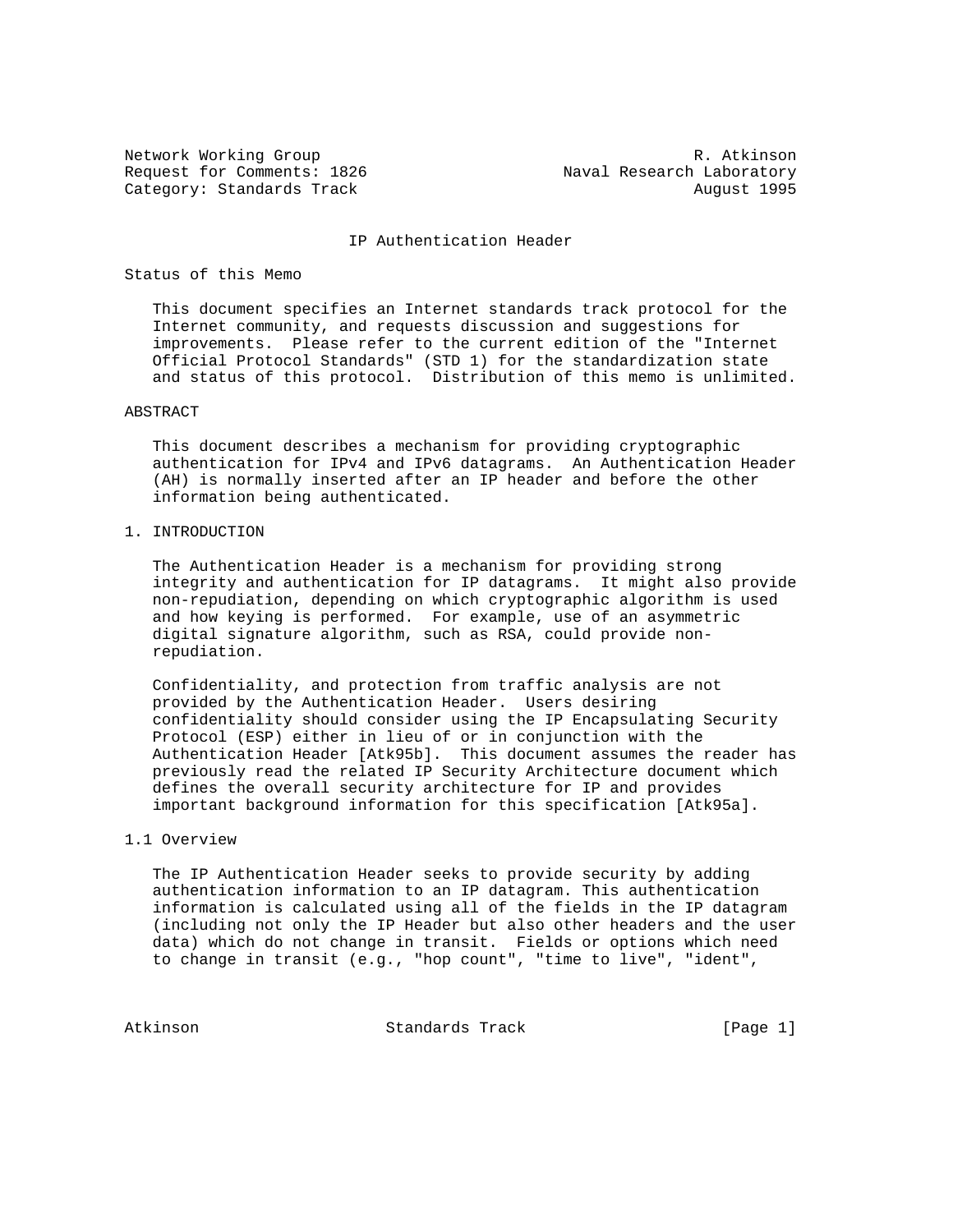"fragment offset", or "routing pointer") are considered to be zero for the calculation of the authentication data. This provides significantly more security than is currently present in IPv4 and might be sufficient for the needs of many users.

 Use of this specification will increase the IP protocol processing costs in participating end systems and will also increase the communications latency. The increased latency is primarily due to the calculation of the authentication data by the sender and the calculation and comparison of the authentication data by the receiver for each IP datagram containing an Authentication Header. The impact will vary with authentication algorithm used and other factors.

 In order for the Authentication Header to work properly without changing the entire Internet infrastructure, the authentication data is carried in its own payload. Systems that aren't participating in the authentication MAY ignore the Authentication Data. When used with IPv6, the Authentication Header is normally placed after the Fragmentation and End-to-End headers and before the ESP and transport-layer headers. The information in the other IP headers is used to route the datagram from origin to destination. When used with IPv4, the Authentication Header immediately follows an IPv4 header.

 If a symmetric authentication algorithm is used and intermediate authentication is desired, then the nodes performing such intermediate authentication would need to be provided with the appropriate keys. Possession of those keys would permit any one of those systems to forge traffic claiming to be from the legitimate sender to the legitimate receiver or to modify the contents of otherwise legitimate traffic. In some environments such intermediate authentication might be desirable [BCCH94]. If an asymmetric authentication algorithm is used and the routers are aware of the appropriate public keys and authentication algorithm, then the routers possessing the authentication public key could authenticate the traffic being handled without being able to forge or modify otherwise legitimate traffic. Also, Path MTU Discovery MUST be used when intermediate authentication of the Authentication Header is desired and IPv4 is in use because with this method it is not possible to authenticate a fragment of a packet [MD90] [Kno93].

Atkinson Standards Track [Page 2]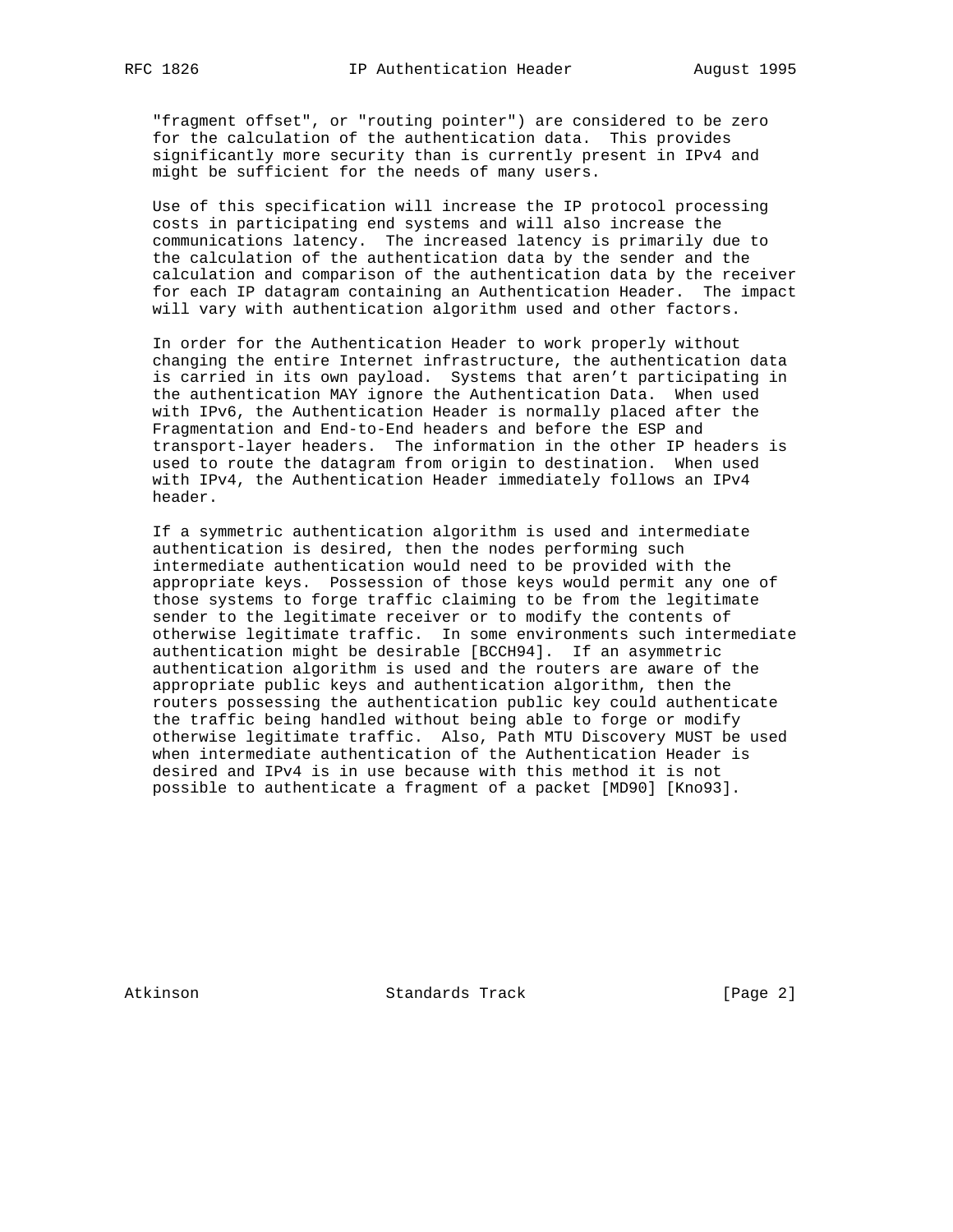## 1.2 Requirements Terminology

 In this document, the words that are used to define the significance of each particular requirement are usually capitalised. These words are:

- MUST

 This word or the adjective "REQUIRED" means that the item is an absolute requirement of the specification.

- SHOULD

 This word or the adjective "RECOMMENDED" means that there might exist valid reasons in particular circumstances to ignore this item, but the full implications should be understood and the case carefully weighed before taking a different course.

### - MAY

 This word or the adjective "OPTIONAL" means that this item is truly optional. One vendor might choose to include the item because a particular marketplace requires it or because it enhances the product, for example; another vendor may omit the same item.

## 2. KEY MANAGEMENT

 Key management is an important part of the IP security architecture. However, it is not integrated with this specification because of a long history in the public literature of subtle flaws in key management algorithms and protocols. The IP Authentication Header tries to decouple the key management mechanisms from the security protocol mechanisms. The only coupling between the key management protocol and the security protocol is with the Security Parameters Index (SPI), which is described in more detail below. This decoupling permits several different key management mechanisms to be used. More importantly, it permits the key management protocol to be changed or corrected without unduly impacting the security protocol implementations.

 The key management mechanism is used to negotiate a number of parameters for each "Security Association", including not only the keys but also other information (e.g., the authentication algorithm and mode) used by the communicating parties. The key management mechanism creates and maintains a logical table containing the several parameters for each current security association. An implementation of the IP Authentication Header will need to read that

Atkinson **Standards Track** [Page 3]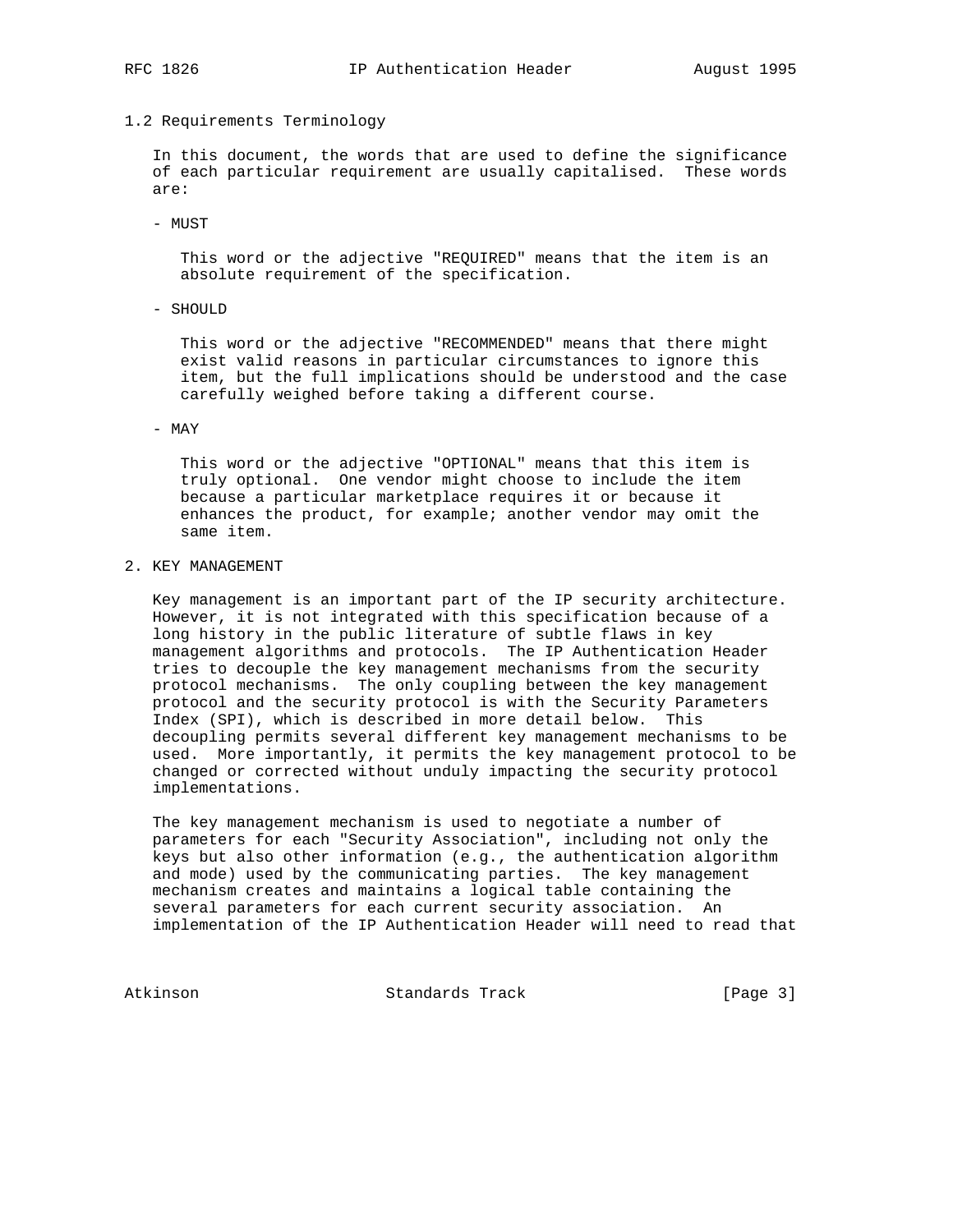logical table of security parameters to determine how to process each datagram containing an Authentication Header (e.g., to determine which algorithm/mode and key to use in authentication).

 Security Associations are unidirectional. A bidirectional communications session will normally have one Security Association in each direction. For example, when a TCP session exists between two systems A and B, there will normally be one Security Association from A to B and a separate second Security Assocation from B to A. The receiver assigns the SPI value to the the Security Association with that sender. The other parameters of the Security Association are determined in a manner specified by the key management mechanism. Section 4 of this document describes in detail the process of selecting a Security Association for an outgoing packet and identifying the Security Assocation for an incoming packet.

 The IP Security Architecture document describes key management in detail. It includes specification of the key management requirements for this protocol, and is incorporated here by reference [Atk95a].

### 3. AUTHENTICATION HEADER SYNTAX

 The Authentication Header (AH) may appear after any other headers which are examined at each hop, and before any other headers which are not examined at an intermediate hop. The IPv4 or IPv6 header immediately preceding the Authentication Header will contain the value 51 in its Next Header (or Protocol) field [STD-2].

 Example high-level diagrams of IP datagrams with the Authentication Header follow.

 +------------+-------------------+------------+-------+---------------+ | IPv6 Header| Hop-by-Hop/Routing| Auth Header| Others| Upper Protocol| +------------+-------------------+------------+-------+---------------+

Figure 1: IPv6 Example

Atkinson **Standards Track** [Page 4]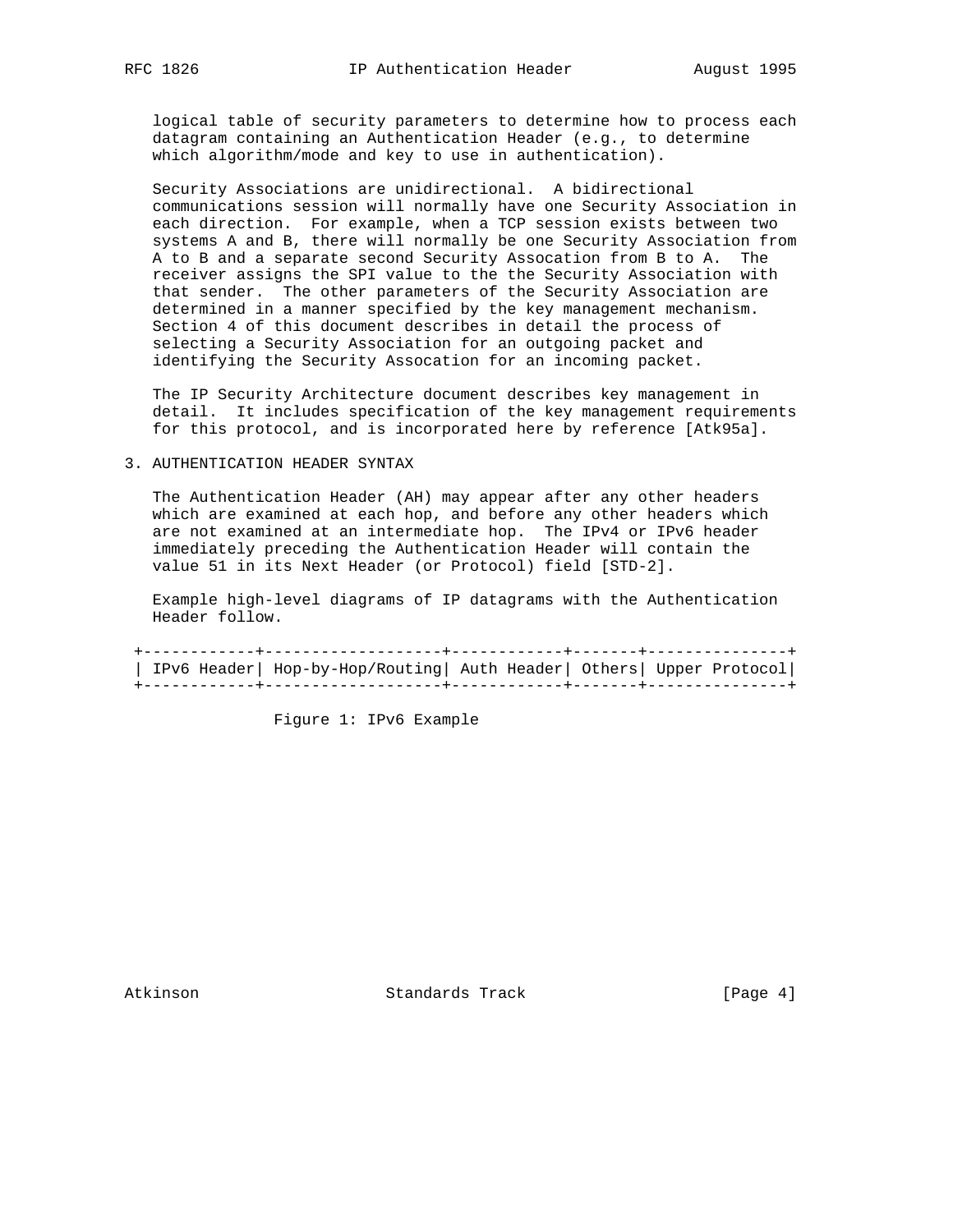When used with IPv6, the Authentication Header normally appears after the IPv6 Hop-by-Hop Header and before the IPv6 Destination Options.

 +-------------+--------------+-------------------------------+ | IPv4 Header | Auth Header | Upper Protocol (e.g. TCP, UDP)| +-------------+--------------+-------------------------------+

Figure 2: IPv4 Example

 When used with IPv4, the Authentication Header normally follows the main IPv4 header.

3.1 Authentication Header Syntax

 The authentication data is the output of the authentication algorithm calculated over the the entire IP datagram as described in more detail later in this document. The authentication calculation must treat the Authentication Data field itself and all fields that are normally modified in transit (e.g., TTL or Hop Limit) as if those fields contained all zeros. All other Authentication Header fields are included in the authentication calculation normally.

The IP Authentication Header has the following syntax:

| Next Header |                                                       |  |  | Length |  |  |  |  | RESERVED                  |  |  |  |  |  |  |  |  |  |  |  |  |  |  |  |
|-------------|-------------------------------------------------------|--|--|--------|--|--|--|--|---------------------------|--|--|--|--|--|--|--|--|--|--|--|--|--|--|--|
|             |                                                       |  |  |        |  |  |  |  | Security Parameters Index |  |  |  |  |  |  |  |  |  |  |  |  |  |  |  |
|             | Authentication Data (variable number of 32-bit words) |  |  |        |  |  |  |  |                           |  |  |  |  |  |  |  |  |  |  |  |  |  |  |  |
|             |                                                       |  |  |        |  |  |  |  |                           |  |  |  |  |  |  |  |  |  |  |  |  |  |  |  |

Figure 3: Authentication Header syntax

Atkinson Standards Track [Page 5]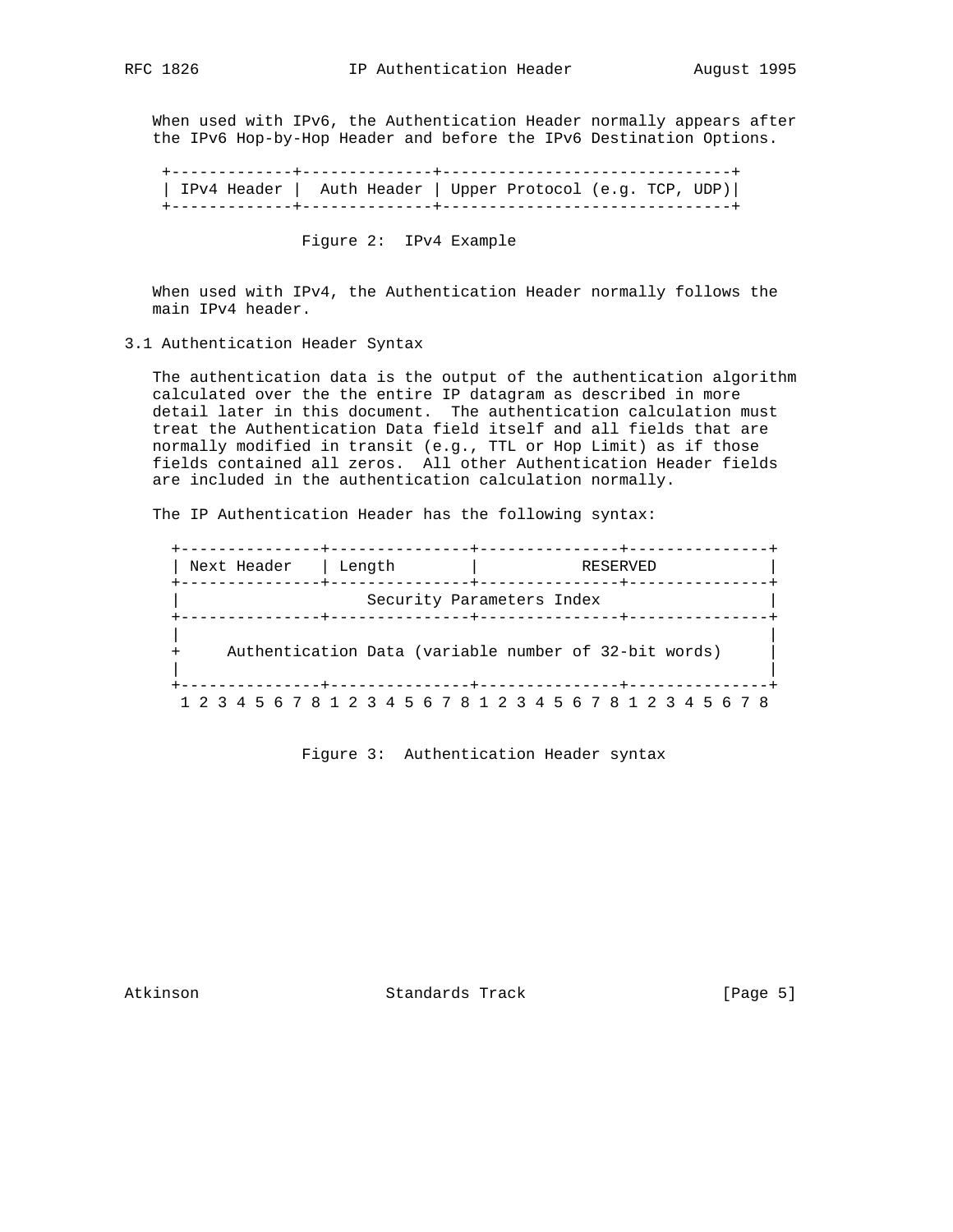3.2 Fields of the Authentication Header

#### NEXT HEADER

 8 bits wide. Identifies the next payload after the Authentication Payload. This values in this field are the set of IP Protocol Numbers as defined in the most recent RFC from the Internet Assigned Numbers Authority (IANA) describing "Assigned Numbers" [STD-2].

## PAYLOAD LENGTH

 8 bits wide. The length of the Authentication Data field in 32 bit words. Minimum value is 0 words, which is only used in the degenerate case of a "null" authentication algorithm.

RESERVED

 16 bits wide. Reserved for future use. MUST be set to all zeros when sent. The value is included in the Authentication Data calculation, but is otherwise ignored by the recipient.

### SECURITY PARAMETERS INDEX (SPI)

 A 32-bit pseudo-random value identifying the security association for this datagram. The Security Parameters Index value 0 is reserved to indicate that "no security association exists".

 The set of Security Parameters Index values in the range 1 through 255 are reserved to the Internet Assigned Numbers Authority (IANA) for future use. A reserved SPI value will not normally be assigned by IANA unless the use of that particular assigned SPI value is openly specified in an RFC.

## AUTHENTICATION DATA

 This length of this field is variable, but is always an integral number of 32-bit words.

 Many implementations require padding to other alignments, such as 64-bits, in order to improve performance. All implementations MUST support such padding, which is specified by the Destination on a per SPI basis. The value of the padding field is arbitrarily selected by the sender and is included in the Authentication Data calculation.

 An implementation will normally use the combination of Destination Address and SPI to locate the Security Association which specifies the field's size and use. The field retains the same format for all datagrams of any given SPI and Destination Address pair.

Atkinson Standards Track [Page 6]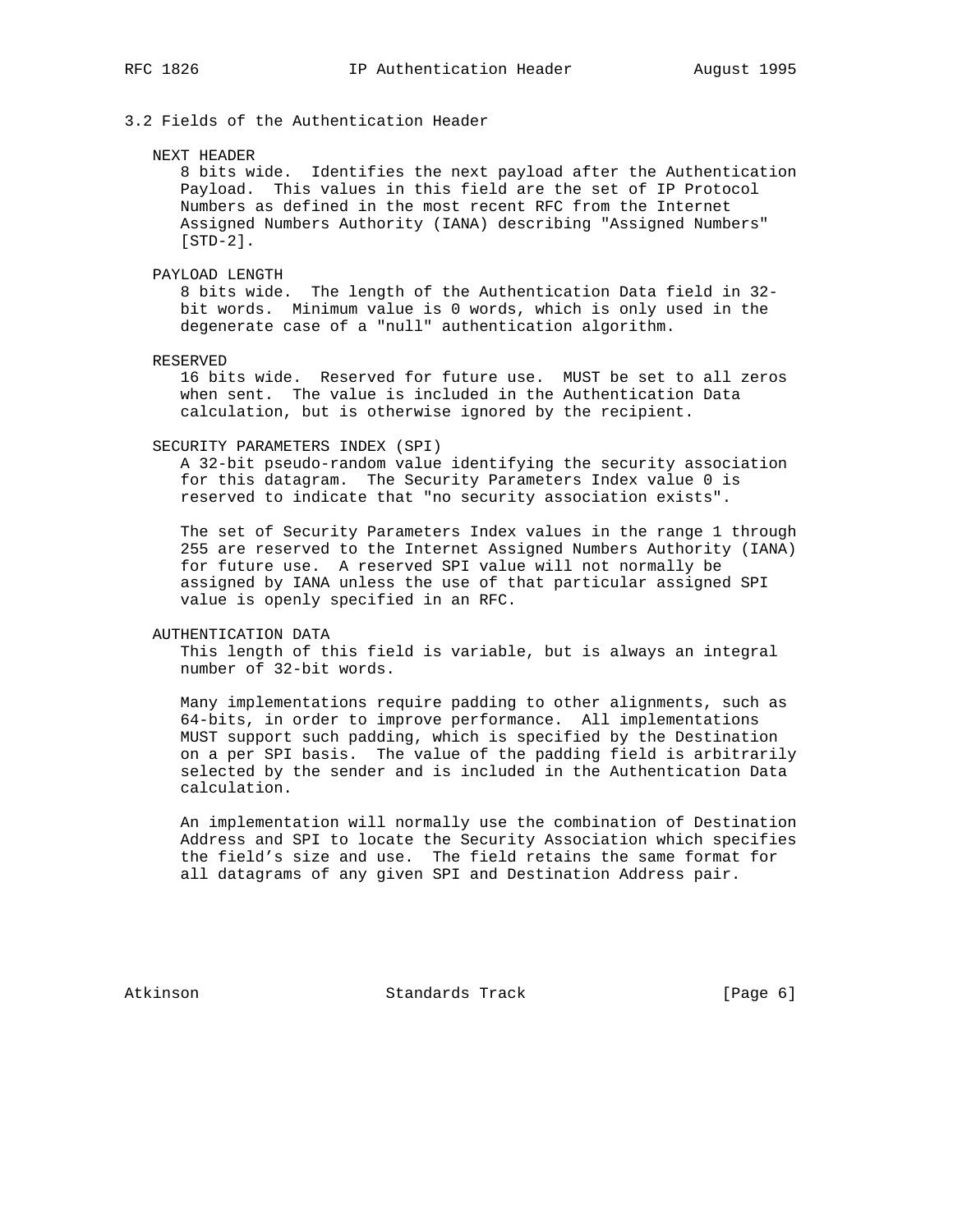The Authentication Data fills the field beginning immediately after the SPI field. If the field is longer than necessary to store the actual authentication data, then the unused bit positions are filled with unspecified, implementation-dependent values.

 Refer to each Authentication Transform specification for more information regarding the contents of this field.

# 3.3 Sensitivity Labeling

 As is discussed in greater detail in the IP Security Architecture document, IPv6 will normally use implicit Security Labels rather than the explicit labels that are currently used with IPv4 [Ken91] [Atk95a]. In some situations, users MAY choose to carry explicit labels (for example, IPSO labels as defined by RFC-1108 might be used with IPv4) in addition to using the implicit labels provided by the Authentication Header. Explicit label options could be defined for use with IPv6 (e.g., using the IPv6 end-to-end options header or the IPv6 hop-by-hop options header). Implementations MAY support explicit labels in addition to implicit labels, but implementations are not required to support explicit labels. If explicit labels are in use, then the explicit label MUST be included in the authentication calculation.

4. CALCULATION OF THE AUTHENTICATION DATA

 The authentication data carried by the IP Authentication Header is usually calculated using a message digest algorithm (for example, MD5) either encrypting that message digest or keying the message digest directly [Riv92]. Only algorithms that are believed to be cryptographically strong one-way functions should be used with the IP Authentication Header.

 Because conventional checksums (e.g., CRC-16) are not cryptographically strong, they MUST NOT be used with the Authentication Header.

 When processing an outgoing IP packet for Authentication, the first step is for the sending system to locate the appropriate Security Association. All Security Associations are unidirectional. The selection of the appropriate Security Association for an outgoing IP packet is based at least upon the sending userid and the Destination Address. When host-oriented keying is in use, all sending userids will share the same Security Association to a given destination. When user-oriented keying is in use, then different users or possibly even different applications of the same user might use different Security Associations. The Security Association selected will

Atkinson Standards Track [Page 7]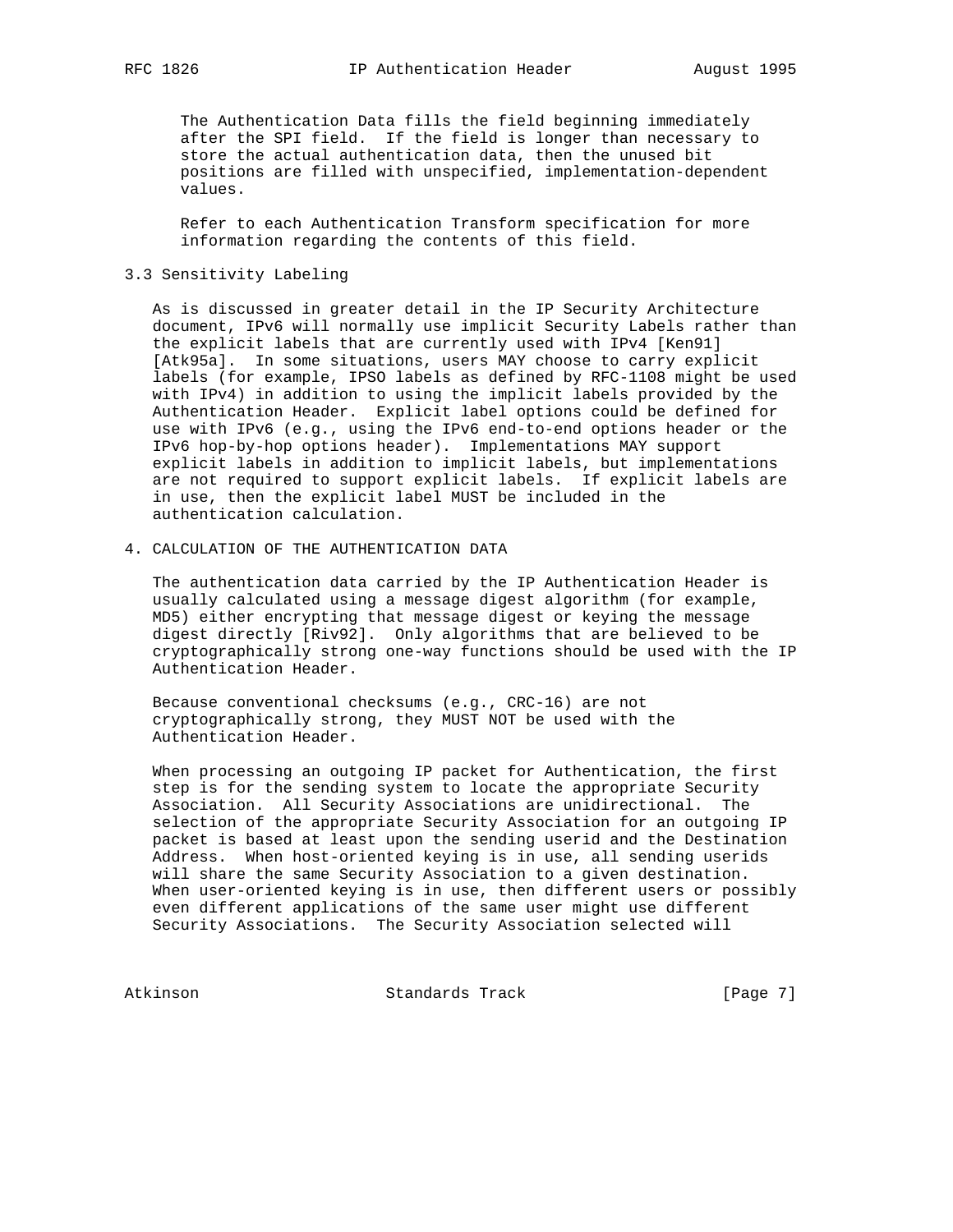indicate which algorithm, algorithm mode, key, and other security properties apply to the outgoing packet.

 Fields which NECESSARILY are modified during transit from the sender to the receiver (e.g., TTL and HEADER CHECKSUM for IPv4 or Hop Limit for IPv6) and whose value at the receiver are not known with certainty by the sender are included in the authentication data calculation but are processed specially. For these fields which are modified during transit, the value carried in the IP packet is replaced by the value zero for the purpose of the authentication calculation. By replacing the field's value with zero rather than omitting these fields, alignment is preserved for the authentication calculation.

 The sender MUST compute the authentication over the packet as that packet will appear at the receiver. This requirement is placed in order to allow for future IP optional headers which the receiver might not know about but the sender necessarily knows about if it is including such options in the packet. This also permits the authentication of data that will vary in transit but whose value at the final receiver is known with certainty by the sender in advance.

 The sender places the calculated message digest algorithm output into the Authentication Data field within the Authentication Header. For purposes of Authentication Data computation, the Authentication Data field is considered to be filled with zeros.

 The IPv4 "TIME TO LIVE" and "HEADER CHECKSUM" fields are the only fields in the IPv4 base header that are handled specially for the Authentication Data calculation. Reassembly of fragmented packets occurs PRIOR to processing by the local IP Authentication Header implementation. The "more" bit is of course cleared upon reassembly. Hence, no other fields in the IPv4 header will vary in transit from the perspective of the IP Authentication Header implementation. The "TIME TO LIVE" and "HEADER CHECKSUM" fields of the IPv4 base header MUST be set to all zeros for the Authentication Data calculation. All other IPv4 base header fields are processed normally with their actual contents. Because IPv4 packets are subject to intermediate fragmentation in routers, it is important that the reassembly of IPv4 packets be performed prior to the Authentication Header processing. IPv4 Implementations SHOULD use Path MTU Discovery when the IP Authentication Header is being used [MD90]. For IPv4, not all options are openly specified in a RFC, so it is not possible to enumerate in this document all of the options that might normally be modified during transit. The IP Security Option (IPSO) MUST be included in the Authentication Data calculation whenever that option is present in an IP datagram [Ken91]. If a receiving system does not recognise an IPv4 option that is present in the packet, that option

Atkinson Standards Track [Page 8]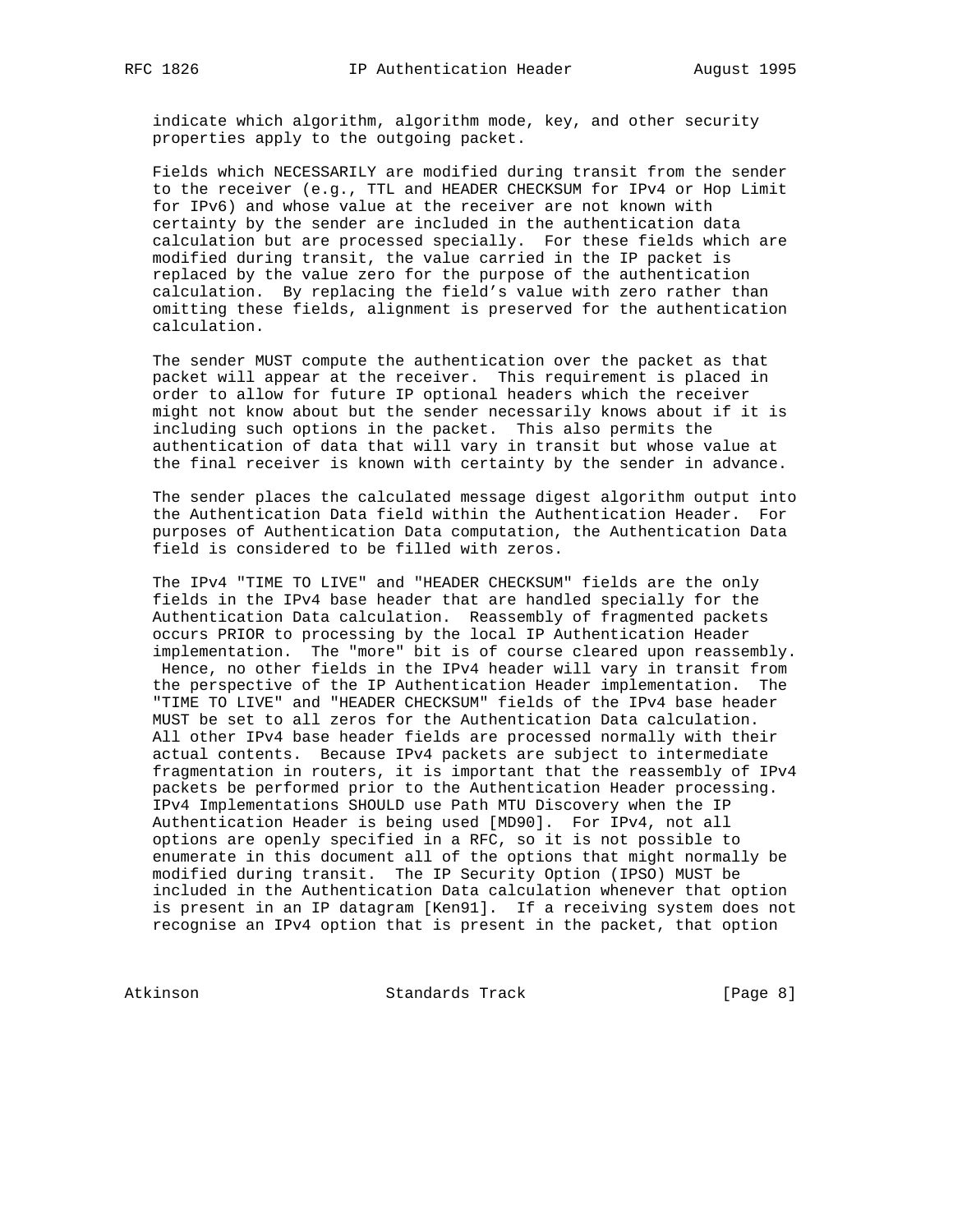is included in the Authentication Data calculation. This means that any IPv4 packet containing an IPv4 option that changes during transit in a manner not predictable by the sender and which IPv4 option is unrecognised by the receiver will fail the authentication check and consequently be dropped by the receiver.

 The IPv6 "HOP LIMIT" field is the only field in the IPv6 base header that is handled specially for Authentication Data calculation. The value of the HOP LIMIT field is zero for the purpose of Authentication Data calculation. All other fields in the base IPv6 header MUST be included in the Authentication Data calculation using the normal procedures for calculating the Authentication Data. All IPv6 "OPTION TYPE" values contain a bit which MUST be used to determine whether that option data will be included in the Authentication Data calculation. This bit is the third-highest-order bit of the IPv6 OPTION TYPE field. If this bit is set to zero, then the corresponding option is included in the Authentication Data calculation. If this bit is set to one, then the corresponding option is replaced by all zero bits of the same length as the option for the purpose of the Authentication Data calculation. The IPv6 Routing Header "Type 0" will rearrange the address fields within the packet during transit from source to destination. However, this is not a problem because the contents of the packet as it will appear at the receiver are known to the sender and to all intermediate hops. Hence, the IPv6 Routing Header "Type 0" is included in the Authentication Data calculation using the normal procedure.

 Upon receipt of a packet containing an IP Authentication Header, the receiver first uses the Destination Address and SPI value to locate the correct Security Association. The receiver then independently verifies that the Authentication Data field and the received data packet are consistent. Again, the Authentication Data field is assumed to be zero for the sole purpose of making the authentication computation. Exactly how this is accomplished is algorithm dependent. If the processing of the authentication algorithm indicates the datagram is valid, then it is accepted. If the algorithm determines that the data and the Authentication Header do not match, then the receiver SHOULD discard the received IP datagram as invalid and MUST record the authentication failure in the system log or audit log. If such a failure occurs, the recorded log data MUST include the SPI value, date/time received, clear-text Sending Address, clear-text Destination Address, and (if it exists) the clear-text Flow ID. The log data MAY also include other information about the failed packet.

Atkinson Standards Track [Page 9]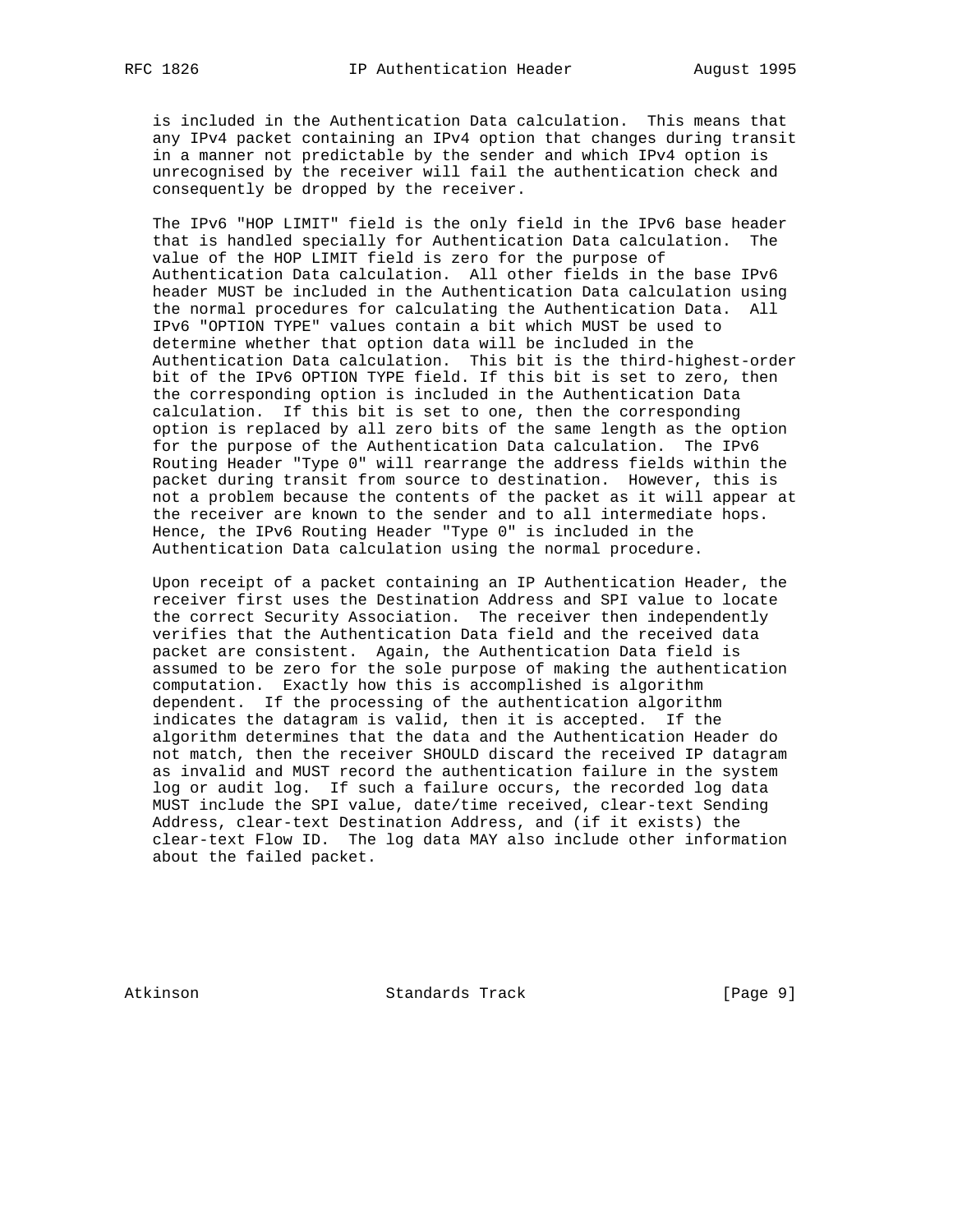# 5. CONFORMANCE REQUIREMENTS

 Implementations that claim conformance or compliance with this specification MUST fully implement the header described here, MUST support manual key distribution for use with this option, MUST comply with all requirements of the "Security Architecture for the Internet Protocol" [Atk95a], and MUST support the use of keyed MD5 as described in the companion document entitled "IP Authentication using Keyed MD5" [MS95]. Implementations MAY also implement other authentication algorithms. Implementors should consult the most recent version of the "IAB Official Standards" RFC for further guidance on the status of this document.

## 6. SECURITY CONSIDERATIONS

 This entire RFC discusses an authentication mechanism for IP. This mechanism is not a panacea to the several security issues in any internetwork, however it does provide a component useful in building a secure internetwork.

 Users need to understand that the quality of the security provided by this specification depends completely on the strength of whichever cryptographic algorithm has been implemented, the strength of the key being used, the correctness of that algorithm's implementation, upon the security of the key management mechanism and its implementation, and upon the correctness of the IP Authentication Header and IP implementations in all of the participating systems. If any of these assumptions do not hold, then little or no real security will be provided to the user. Implementors are encouraged to use high assurance methods to develop all of the security relevant parts of their products.

 Users interested in confidentiality should consider using the IP Encapsulating Security Payload (ESP) instead of or in conjunction with this specification [Atk95b]. Users seeking protection from traffic analysis might consider the use of appropriate link encryption. Description and specification of link encryption is outside the scope of this note [VK83]. Users interested in combining the IP Authentication Header with the IP Encapsulating Security Payload should consult the IP Encapsulating Security Payload specification for details.

 One particular issue is that in some cases a packet which causes an error to be reported back via ICMP might be so large as not to entirely fit within the ICMP message returned. In such cases, it might not be possible for the receiver of the ICMP message to independently authenticate the portion of the returned message. This could mean that the host receiving such an ICMP message would either

Atkinson Standards Track [Page 10]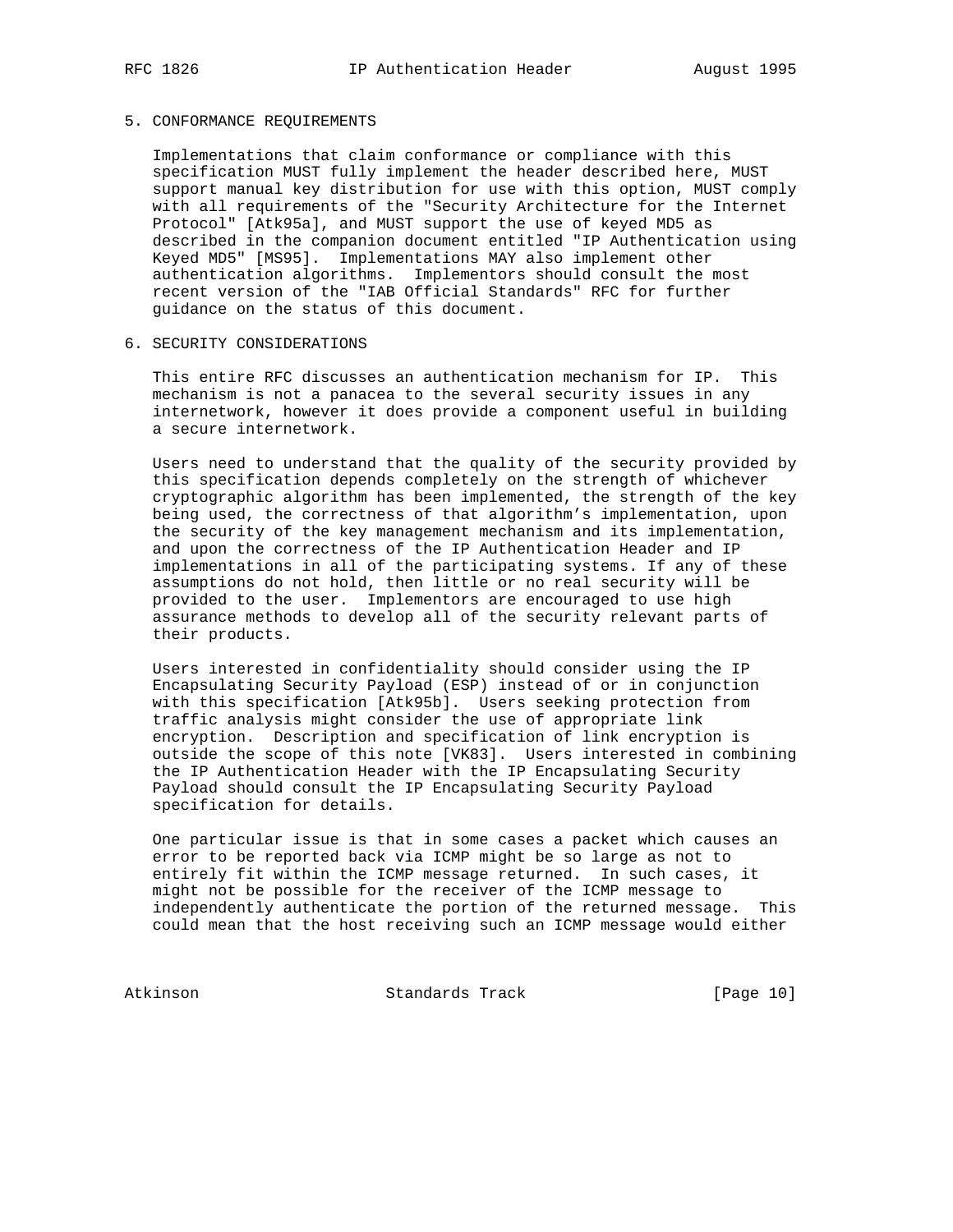trust an unauthenticated ICMP message, which might in turn create some security problem, or not trust and hence not react appropriately to some legitimate ICMP message that should have been reacted to. It is not clear that this issue can be fully resolved in the presence of packets that are the same size as or larger than the minimum IP MTU. Similar complications arise if an encrypted packet causes an ICMP error message to be sent and that packet is truncated.

 Active attacks are now widely known to exist in the Internet [CER95]. The presence of active attacks means that unauthenticated source routing, either unidirectional (receive-only) or with replies following the original received source route represents a significant security risk unless all received source routed packets are authenticated using the IP Authentication Header or some other cryptologic mechanism. It is noteworthy that the attacks described in [CER95] include a subset of those described in [Bel89].

 The use of IP tunneling with AH creates multiple pairs of endpoints that might perform AH processing. Implementers and administrators should carefully consider the impacts of tunneling on authenticity of the received tunneled packets.

### ACKNOWLEDGEMENTS

 This document benefited greatly from work done by Bill Simpson, Perry Metzger, and Phil Karn to make general the approach originally defined by the author for SIP, SIPP, and finally IPv6.

 The basic concept here is derived in large part from the SNMPv2 Security Protocol work described in [GM93]. Steve Bellovin, Steve Deering, Frank Kastenholz, Dave Mihelcic, and Hilarie Orman provided thoughtful critiques of early versions of this note. Francis Dupont discovered and pointed out the security issue with ICMP in low IP MTU links that is noted just above.

# REFERENCES

- [Atk95a] Atkinson, R., "Security Architecture for the Internet Protocol", RFC 1825, NRL, August 1995.
- [Atk95b] Atkinson, R., "IP Encapsulating Security Payload", RFC 1827, NRL, August 1995.
- [Bel89] Steven M. Bellovin, "Security Problems in the TCP/IP Protocol Suite", ACM Computer Communications Review, Vol. 19, No. 2, March 1989.

Atkinson Standards Track [Page 11]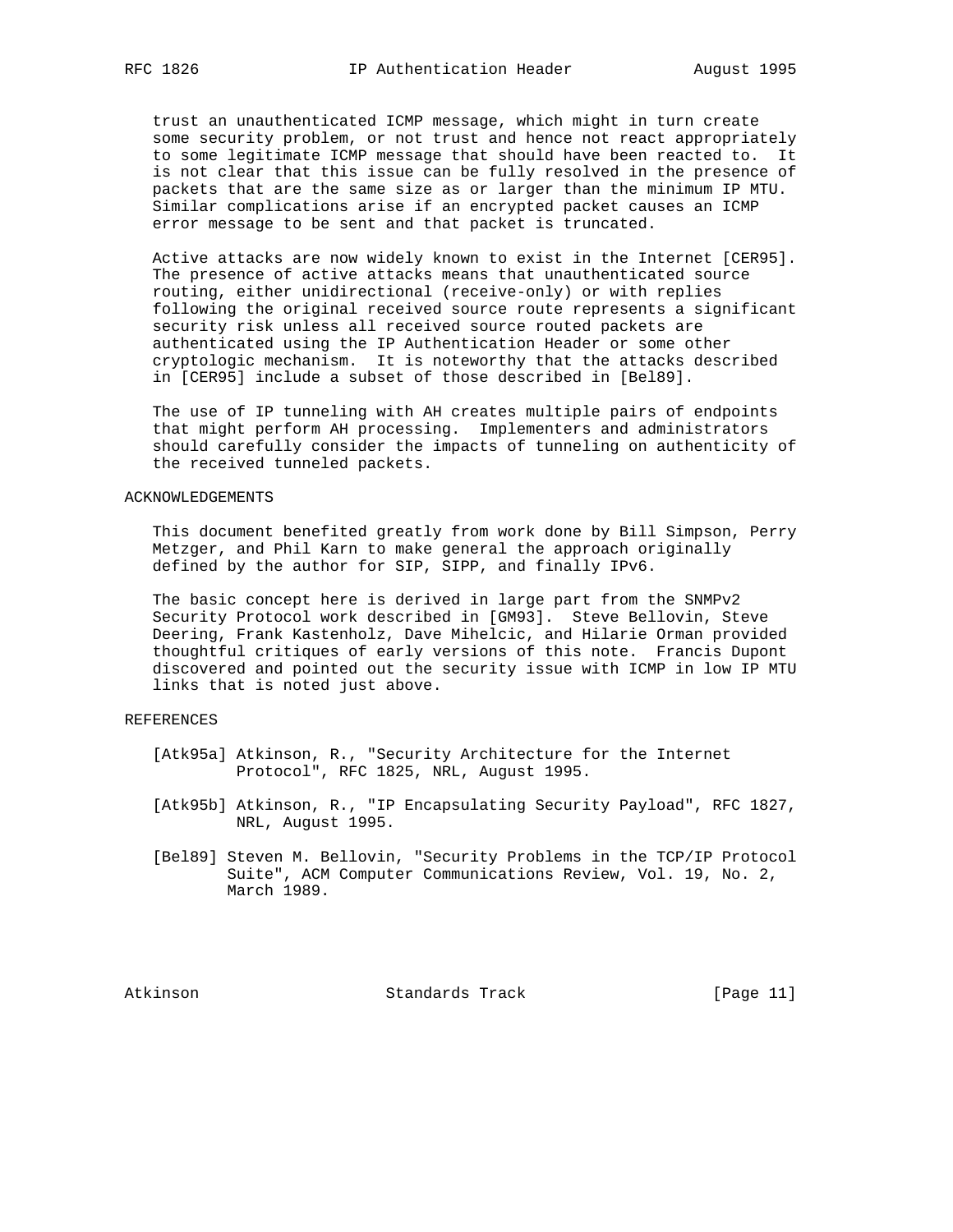- [BCCH94] Braden, R., Clark, D., Crocker, S., and C. Huitema, "Report of IAB Workshop on Security in the Internet Architecture", RFC 1636, USC/Information Sciences Institute, MIT, Trusted Information Systems, INRIA, June 1994, pp. 21-34.
- [CER95] Computer Emergency Response Team (CERT), "IP Spoofing Attacks and Hijacked Terminal Connections", CA-95:01, January 1995. Available via anonymous ftp from info.cert.org in /pub/cert\_advisories.
- [GM93] Galvin J., and K. McCloghrie, "Security Protocols for version 2 of the Simple Network Management Protocol (SNMPv2)", RFC 1446, Trusted Information Systems, Hughes LAN Systems, April 1993.
- [Hin94] Bob Hinden (Editor), Internet Protocol version 6 (IPv6) Specification, Work in Progress, October 1994.
- [Ken91] Kent, S., "US DoD Security Options for the Internet Protocol", RFC 1108, BBN Communications, November 1991.
- [Kno93] Knowles, Stev, "IESG Advice from Experience with Path MTU Discovery", RFC 1435, FTP Software, March 1993.
- [MS95] Metzger, P., and W. Simpson, "IP Authentication with Keyed MD5", RFC 1828, Piermont, Daydreamer, August 1995.
- [MD90] Mogul, J., and S. Deering, "Path MTU Discovery", RFC 1191, DECWRL, Stanford University, November 1990.
- [STD-2] Reynolds, J., and J. Postel, "Assigned Numbers", STD 2, RFC 1700, USC/Information Sciences Institute, October 1994.
- [Riv92] Rivest, R., "MD5 Digest Algorithm", RFC 1321, MIT and RSA Data Security, Inc., April 1992.
- [VK83] V.L. Voydock & S.T. Kent, "Security Mechanisms in High-level Networks", ACM Computing Surveys, Vol. 15, No. 2, June 1983.

Atkinson **Standards Track** [Page 12]